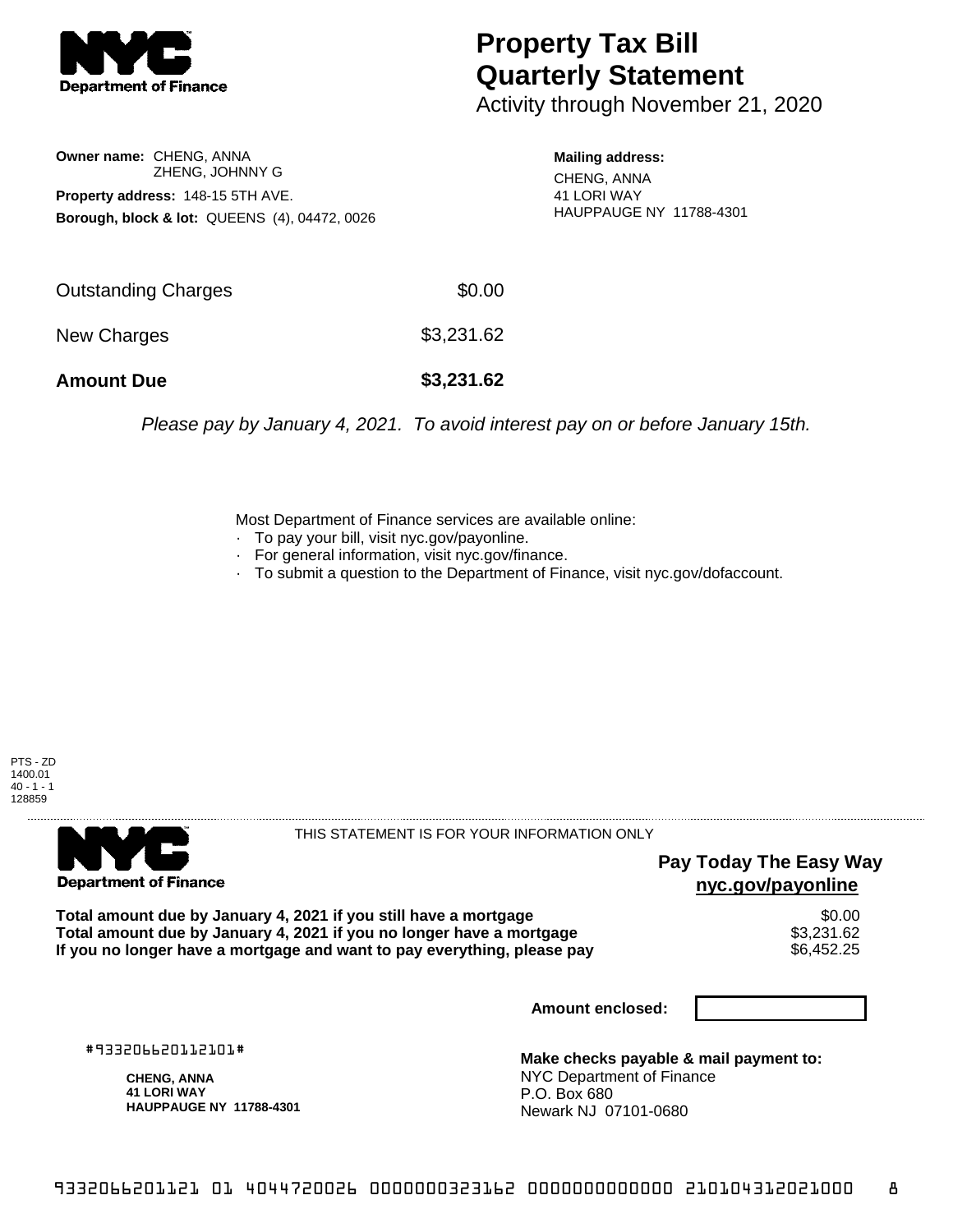

| <b>Previous Charges</b><br>Total previous charges including interest and payments |                      |                 | Amount<br>\$0.00        |
|-----------------------------------------------------------------------------------|----------------------|-----------------|-------------------------|
|                                                                                   |                      |                 |                         |
| Finance-Property Tax<br><b>Adopted Tax Rate</b>                                   |                      | 01/01/2021      | \$3,269.30<br>$$-37.68$ |
| <b>Total current charges</b>                                                      |                      |                 | \$3,231.62              |
| <b>Tax Year Charges Remaining</b>                                                 | <b>Activity Date</b> | Due Date        | <b>Amount</b>           |
| Finance-Property Tax<br><b>Adopted Tax Rate</b>                                   |                      | 04/01/2021      | \$3,269.30<br>$$-37.68$ |
| Total tax year charges remaining                                                  |                      |                 | \$3,231.62              |
| If you pay everything you owe by January 4, 2021, you would save:                 |                      | \$10.99         |                         |
| <b>Overpayments/Credits</b>                                                       | <b>Activity Date</b> | <b>Due Date</b> | Amount                  |
| Refund Available                                                                  |                      | 07/01/2017      | $$-9.20$                |
| Total overpayments/credits remaining on account                                   |                      | \$9.20          |                         |

You must apply for a refund or a transfer of credits resulting from overpayments within six years of the date of **the overpayment or credit. Please note that overpayments and credits are automatically applied to unpaid taxes.**

## **Home banking payment instructions:**

- 1. **Log** into your bank or online bill pay website.
- 2. **Add** the new payee: NYC DOF Property Tax. Enter your account number, which is your boro, block and lot, as it appears here: 4-04472-0026 . You may also need to enter the address for the Department of Finance. The address is P.O. Box 680, Newark NJ 07101-0680.
- 3. **Schedule** your online payment using your checking or savings account.

## **Did Your Mailing Address Change?** If so, please visit us at **nyc.gov/changemailingaddress** or call **311.**

When you provide a check as payment, you authorize us either to use information from your check to make a one-time electronic fund transfer from your account or to process the payment as a check transaction.